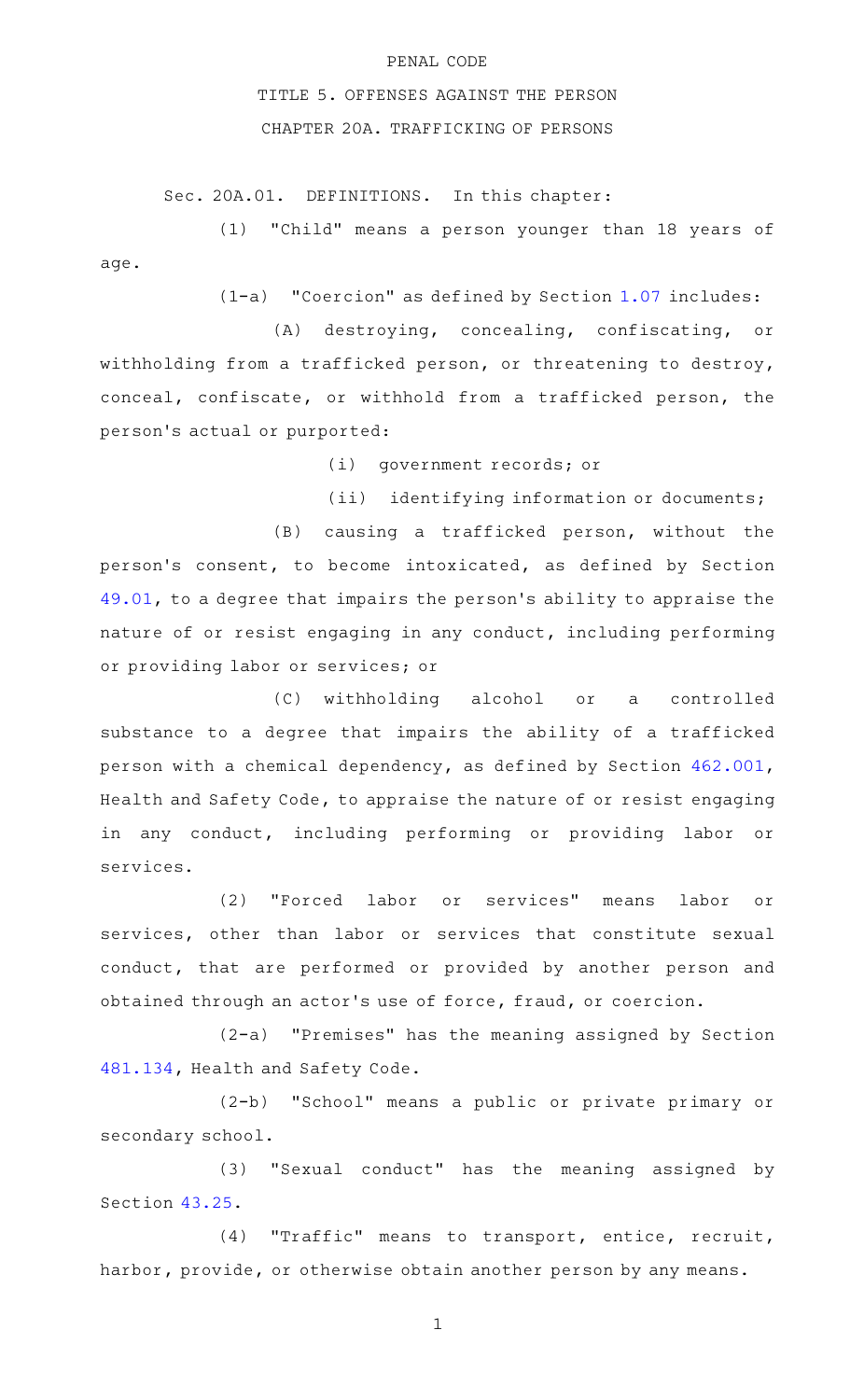Added by Acts 2003, 78th Leg., ch. 641, Sec. 2, eff. Sept. 1, 2003. Amended by:

Acts 2007, 80th Leg., R.S., Ch. 258 (S.B. [11\)](http://www.legis.state.tx.us/tlodocs/80R/billtext/html/SB00011F.HTM), Sec. 16.01, eff. September 1, 2007.

Acts 2007, 80th Leg., R.S., Ch. 849 (H.B. [1121](http://www.legis.state.tx.us/tlodocs/80R/billtext/html/HB01121F.HTM)), Sec. 4, eff. June 15, 2007.

Acts 2011, 82nd Leg., R.S., Ch. 1 (S.B. [24\)](http://www.legis.state.tx.us/tlodocs/82R/billtext/html/SB00024F.HTM), Sec. 1.01, eff. September 1, 2011.

Acts 2021, 87th Leg., R.S., Ch. 807 (H.B. [1540\)](http://www.legis.state.tx.us/tlodocs/87R/billtext/html/HB01540F.HTM), Sec. 21, eff. September 1, 2021.

Acts 2021, 87th Leg., R.S., Ch. 905 (H.B. [3521](http://www.legis.state.tx.us/tlodocs/87R/billtext/html/HB03521F.HTM)), Sec. 1, eff. September 1, 2021.

Acts 2021, 87th Leg., R.S., Ch. 1049 (S.B. [1831](http://www.legis.state.tx.us/tlodocs/87R/billtext/html/SB01831F.HTM)), Sec. 5, eff. September 1, 2021.

Sec. 20A.02. TRAFFICKING OF PERSONS. (a) A person commits an offense if the person knowingly:

(1) traffics another person with the intent that the trafficked person engage in forced labor or services;

(2) receives a benefit from participating in a venture that involves an activity described by Subdivision (1), including by receiving labor or services the person knows are forced labor or services;

(3) traffics another person and, through force, fraud, or coercion, causes the trafficked person to engage in conduct prohibited by:

(A) Section  $43.02$  (Prostitution);

(B) Section [43.03](http://www.statutes.legis.state.tx.us/GetStatute.aspx?Code=PE&Value=43.03) (Promotion of Prostitution);

(B-1) Section [43.031](http://www.statutes.legis.state.tx.us/GetStatute.aspx?Code=PE&Value=43.031) (Online Promotion of Prostitution);

(C) Section [43.04](http://www.statutes.legis.state.tx.us/GetStatute.aspx?Code=PE&Value=43.04) (Aggravated Promotion of Prostitution);

(C-1) Section [43.041](http://www.statutes.legis.state.tx.us/GetStatute.aspx?Code=PE&Value=43.041) (Aggravated Online Promotion of Prostitution); or

(D) Section [43.05](http://www.statutes.legis.state.tx.us/GetStatute.aspx?Code=PE&Value=43.05) (Compelling Prostitution);

(4) receives a benefit from participating in a venture that involves an activity described by Subdivision (3) or engages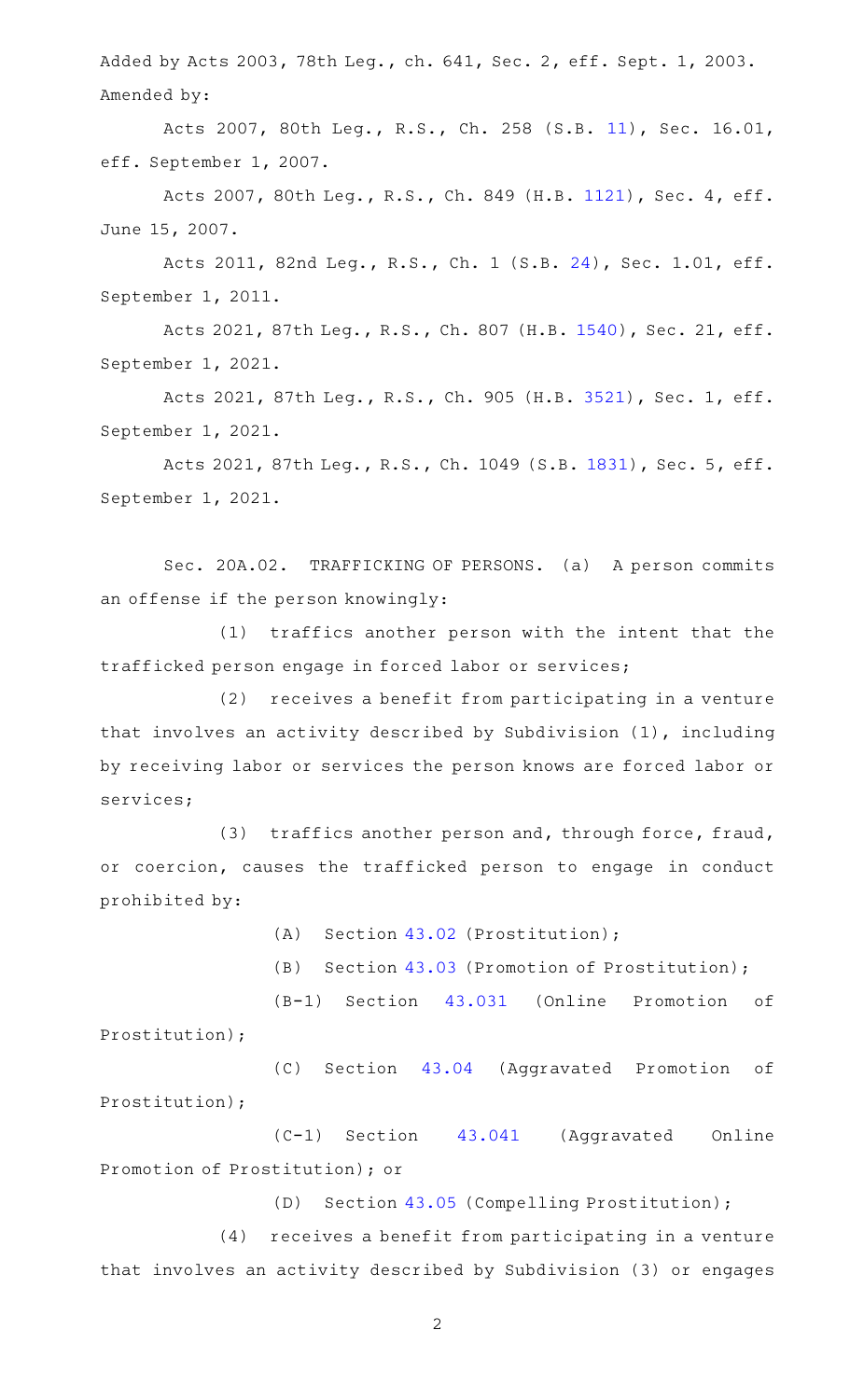in sexual conduct with a person trafficked in the manner described in Subdivision (3);

(5) traffics a child with the intent that the trafficked child engage in forced labor or services;

(6) receives a benefit from participating in a venture that involves an activity described by Subdivision (5), including by receiving labor or services the person knows are forced labor or services;

(7) traffics a child and by any means causes the trafficked child to engage in, or become the victim of, conduct prohibited by:

(A) Section [21.02](http://www.statutes.legis.state.tx.us/GetStatute.aspx?Code=PE&Value=21.02) (Continuous Sexual Abuse of Young Child or Disabled Individual);

(B) Section [21.11](http://www.statutes.legis.state.tx.us/GetStatute.aspx?Code=PE&Value=21.11) (Indecency with a Child);

(C) Section [22.011](http://www.statutes.legis.state.tx.us/GetStatute.aspx?Code=PE&Value=22.011) (Sexual Assault);

- (D) Section [22.021](http://www.statutes.legis.state.tx.us/GetStatute.aspx?Code=PE&Value=22.021) (Aggravated Sexual Assault);
- (E) Section  $43.02$  (Prostitution);
- (E-1) Section [43.021](http://www.statutes.legis.state.tx.us/GetStatute.aspx?Code=PE&Value=43.021) (Solicitation of

Prostitution);

(F) Section  $43.03$  (Promotion of Prostitution);

(F-1) Section [43.031](http://www.statutes.legis.state.tx.us/GetStatute.aspx?Code=PE&Value=43.031) (Online Promotion of Prostitution);

(G) Section [43.04](http://www.statutes.legis.state.tx.us/GetStatute.aspx?Code=PE&Value=43.04) (Aggravated Promotion of Prostitution);

(G-1) Section [43.041](http://www.statutes.legis.state.tx.us/GetStatute.aspx?Code=PE&Value=43.041) (Aggravated Online Promotion of Prostitution);

(H) Section [43.05](http://www.statutes.legis.state.tx.us/GetStatute.aspx?Code=PE&Value=43.05) (Compelling Prostitution);

(I) Section [43.25](http://www.statutes.legis.state.tx.us/GetStatute.aspx?Code=PE&Value=43.25) (Sexual Performance by a Child);

(J) Section [43.251](http://www.statutes.legis.state.tx.us/GetStatute.aspx?Code=PE&Value=43.251) (Employment Harmful to Children); or

(K) Section [43.26](http://www.statutes.legis.state.tx.us/GetStatute.aspx?Code=PE&Value=43.26) (Possession or Promotion of Child Pornography); or

(8) receives a benefit from participating in a venture that involves an activity described by Subdivision (7) or engages in sexual conduct with a child trafficked in the manner described in Subdivision (7).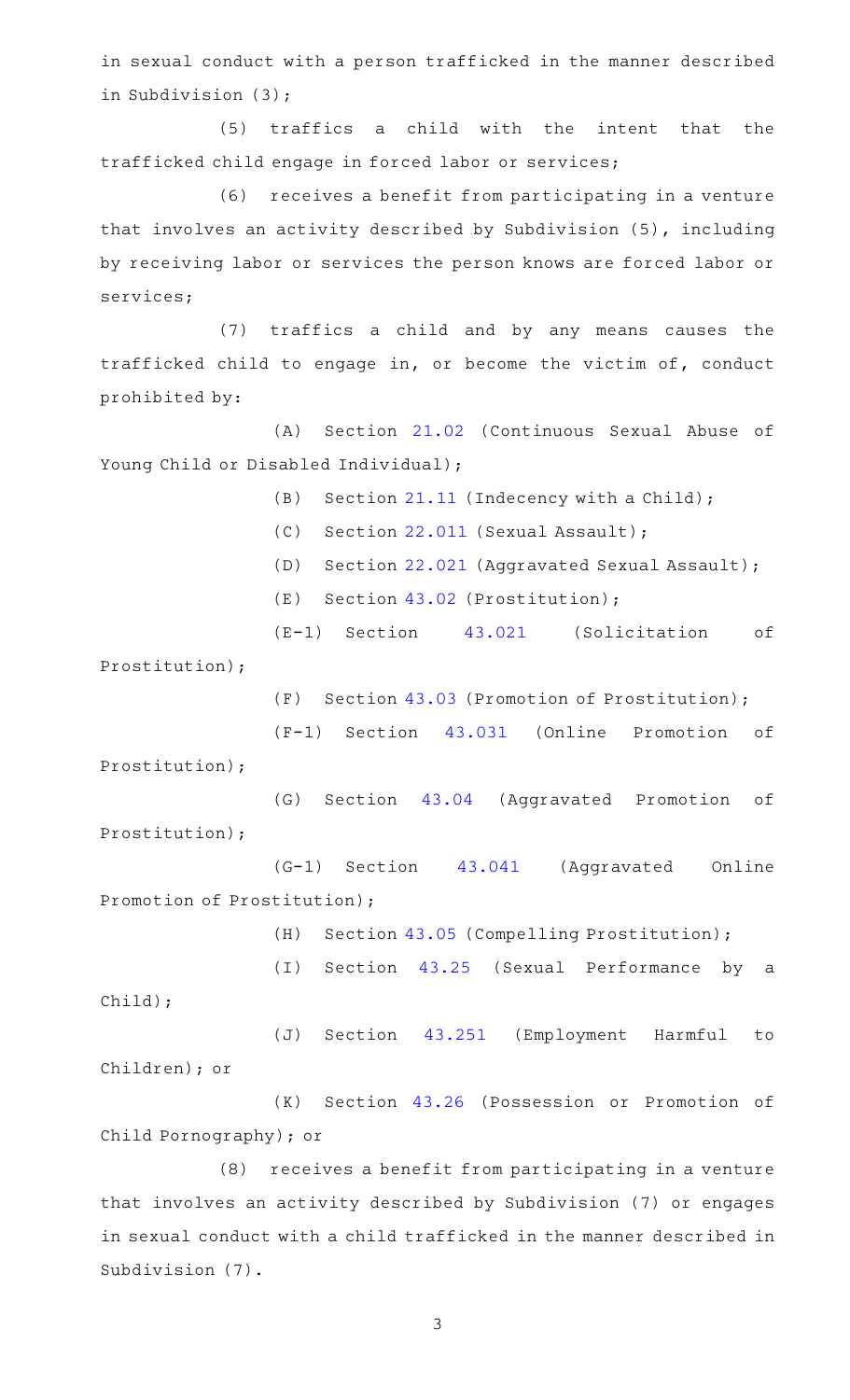(a-1) Repealed by Acts 2021, 87th Leg., R.S., Ch. 807 (H.B. [1540](http://www.legis.state.tx.us/tlodocs/87R/billtext/html/HB01540F.HTM)), Sec. 62(5) and Ch. 905 (H.B. [3521\)](http://www.legis.state.tx.us/tlodocs/87R/billtext/html/HB03521F.HTM), Sec. 2, eff. September 1, 2021.

(b) Except as otherwise provided by this subsection and Subsection (b-1), an offense under this section is a felony of the second degree. An offense under this section is a felony of the first degree if:

(1) the applicable conduct constitutes an offense under Subsection (a)(5), (6), (7), or (8), regardless of whether the actor knows the age of the child at the time of the offense;

(2) the commission of the offense results in the death of the person who is trafficked;

(3) the commission of the offense results in the death of an unborn child of the person who is trafficked; or

 $(4)$  the actor recruited, enticed, or obtained the victim of the offense from a shelter or facility operating as a residential treatment center that serves runaway youth, foster children, the homeless, or persons subjected to human trafficking, domestic violence, or sexual assault.

 $(b-1)$  An offense under this section is a felony of the first degree punishable by imprisonment in the Texas Department of Criminal Justice for life or for a term of not more than 99 years or less than 25 years if it is shown on the trial of the offense that the actor committed the offense in a location that was:

 $(1)$  on the premises of or within 1,000 feet of the premises of a school; or

(2) on premises or within 1,000 feet of premises where:

(A) an official school function was taking place; or

(B) an event sponsored or sanctioned by the University Interscholastic League was taking place.

(c) If conduct constituting an offense under this section also constitutes an offense under another section of this code, the actor may be prosecuted under either section or under both sections.

(d) If the victim of an offense under Subsection (a)(7)(A)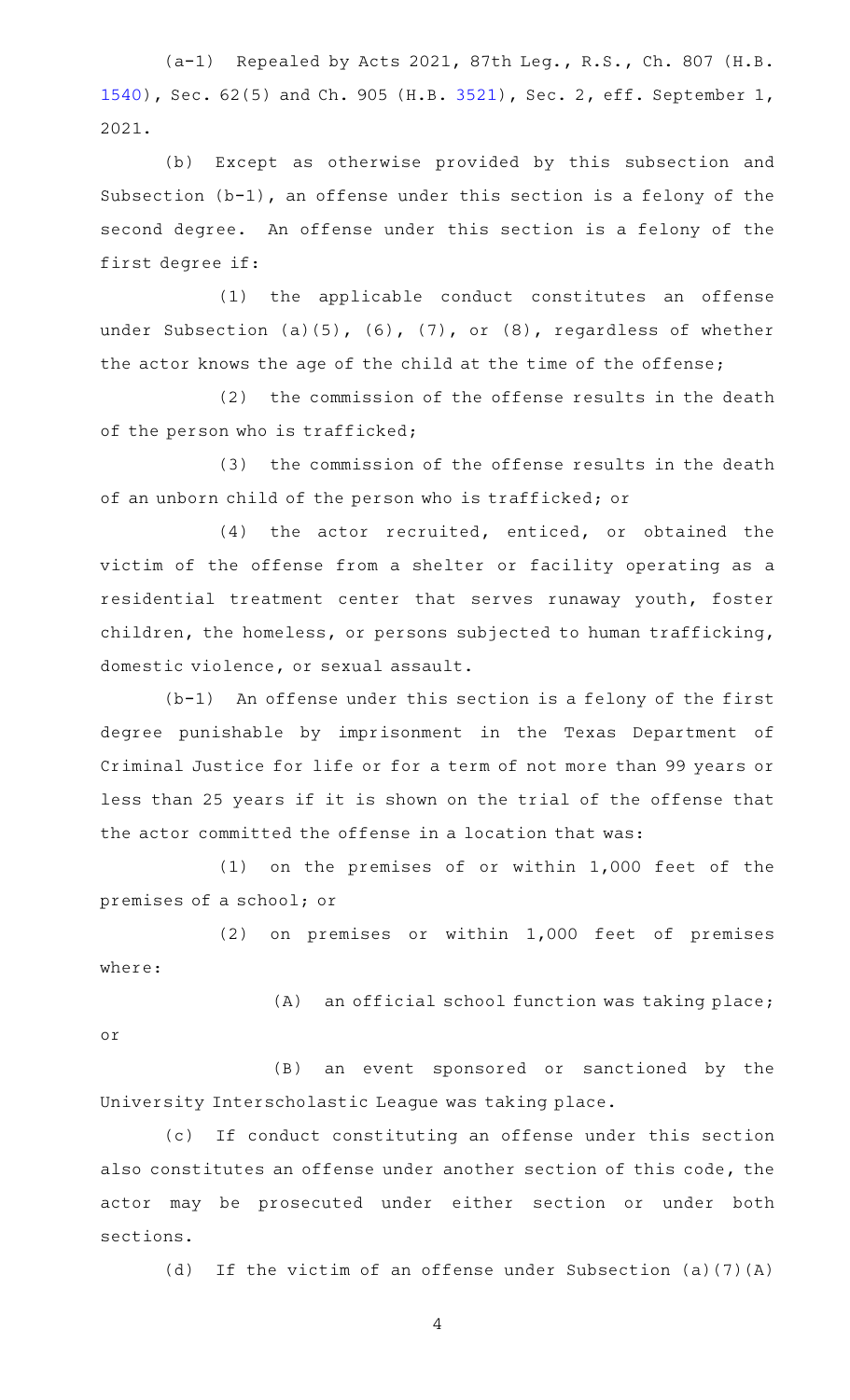is the same victim as a victim of an offense under Section [21.02,](http://www.statutes.legis.state.tx.us/GetStatute.aspx?Code=PE&Value=21.02) a defendant may not be convicted of the offense under Section [21.02](http://www.statutes.legis.state.tx.us/GetStatute.aspx?Code=PE&Value=21.02) in the same criminal action as the offense under Subsection (a)(7)(A) unless the offense under Section [21.02](http://www.statutes.legis.state.tx.us/GetStatute.aspx?Code=PE&Value=21.02):

 $(1)$  is charged in the alternative;

(2) occurred outside the period in which the offense alleged under Subsection (a)(7)(A) was committed; or

(3) is considered by the trier of fact to be a lesser included offense of the offense alleged under Subsection (a)(7)(A). Added by Acts 2003, 78th Leg., ch. 641, Sec. 2, eff. Sept. 1, 2003. Amended by:

Acts 2007, 80th Leg., R.S., Ch. 258 (S.B. [11\)](http://www.legis.state.tx.us/tlodocs/80R/billtext/html/SB00011F.HTM), Sec. 16.02, eff. September 1, 2007.

Acts 2007, 80th Leg., R.S., Ch. 849 (H.B. [1121](http://www.legis.state.tx.us/tlodocs/80R/billtext/html/HB01121F.HTM)), Sec. 5, eff. June 15, 2007.

Acts 2009, 81st Leg., R.S., Ch. 1002 (H.B. [4009](http://www.legis.state.tx.us/tlodocs/81R/billtext/html/HB04009F.HTM)), Sec. 7, eff. September 1, 2009.

Acts 2011, 82nd Leg., R.S., Ch. 1 (S.B. [24\)](http://www.legis.state.tx.us/tlodocs/82R/billtext/html/SB00024F.HTM), Sec. 1.02, eff. September 1, 2011.

Acts 2017, 85th Leg., R.S., Ch. 480 (H.B. [2529](http://www.legis.state.tx.us/tlodocs/85R/billtext/html/HB02529F.HTM)), Sec. 1, eff. September 1, 2017.

Acts 2017, 85th Leg., R.S., Ch. 685 (H.B. [29\)](http://www.legis.state.tx.us/tlodocs/85R/billtext/html/HB00029F.HTM), Sec. 30, eff. September 1, 2017.

Acts 2017, 85th Leg., R.S., Ch. 858 (H.B. [2552\)](http://www.legis.state.tx.us/tlodocs/85R/billtext/html/HB02552F.HTM), Sec. 15, eff. September 1, 2017.

Acts 2017, 85th Leg., R.S., Ch. 1038 (H.B. [1808](http://www.legis.state.tx.us/tlodocs/85R/billtext/html/HB01808F.HTM)), Sec. 1, eff. September 1, 2017.

Acts 2019, 86th Leg., R.S., Ch. 273 (S.B. [1802](http://www.legis.state.tx.us/tlodocs/86R/billtext/html/SB01802F.HTM)), Sec. 2, eff. September 1, 2019.

Acts 2019, 86th Leg., R.S., Ch. 413 (S.B. [20\)](http://www.legis.state.tx.us/tlodocs/86R/billtext/html/SB00020F.HTM), Sec. 3.11, eff. September 1, 2019.

Acts 2021, 87th Leg., R.S., Ch. 221 (H.B. [375](http://www.legis.state.tx.us/tlodocs/87R/billtext/html/HB00375F.HTM)), Sec. 2.26, eff. September 1, 2021.

Acts 2021, 87th Leg., R.S., Ch. 807 (H.B. [1540\)](http://www.legis.state.tx.us/tlodocs/87R/billtext/html/HB01540F.HTM), Sec. 22, eff. September 1, 2021.

Acts 2021, 87th Leg., R.S., Ch. 807 (H.B. [1540\)](http://www.legis.state.tx.us/tlodocs/87R/billtext/html/HB01540F.HTM), Sec. 62(5), eff. September 1, 2021.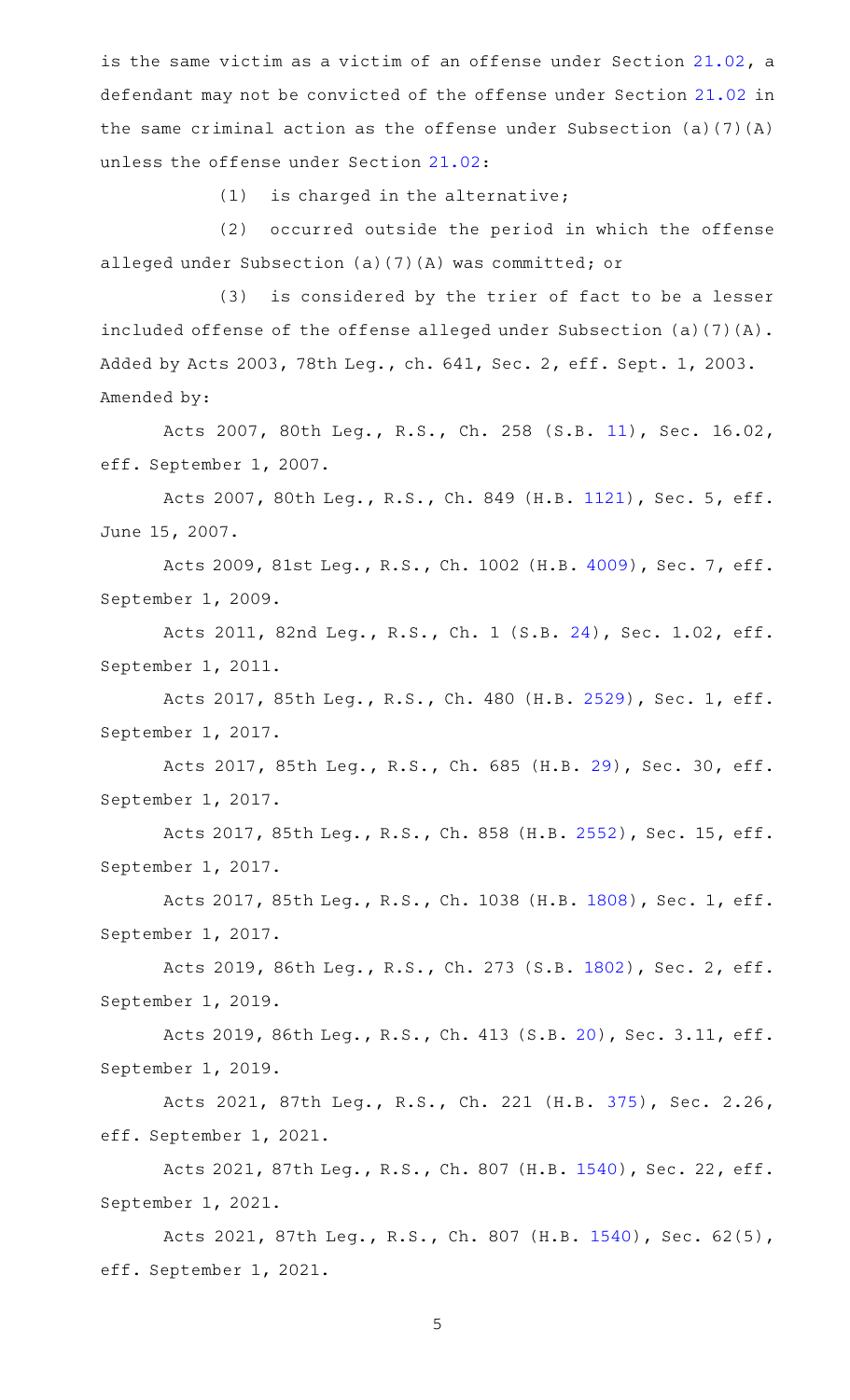Acts 2021, 87th Leg., R.S., Ch. 905 (H.B. [3521](http://www.legis.state.tx.us/tlodocs/87R/billtext/html/HB03521F.HTM)), Sec. 2, eff. September 1, 2021.

Acts 2021, 87th Leg., R.S., Ch. 1049 (S.B. [1831](http://www.legis.state.tx.us/tlodocs/87R/billtext/html/SB01831F.HTM)), Sec. 6, eff. September 1, 2021.

Sec. 20A.03. CONTINUOUS TRAFFICKING OF PERSONS. (a) A person commits an offense if, during a period that is 30 or more days in duration, the person engages two or more times in conduct that constitutes an offense under Section [20A.02](http://www.statutes.legis.state.tx.us/GetStatute.aspx?Code=PE&Value=20A.02) against one or more victims.

(b) If a jury is the trier of fact, members of the jury are not required to agree unanimously on which specific conduct engaged in by the defendant constituted an offense under Section [20A.02](http://www.statutes.legis.state.tx.us/GetStatute.aspx?Code=PE&Value=20A.02) or on which exact date the defendant engaged in that conduct. The jury must agree unanimously that the defendant, during a period that is 30 or more days in duration, engaged in conduct that constituted an offense under Section [20A.02.](http://www.statutes.legis.state.tx.us/GetStatute.aspx?Code=PE&Value=20A.02)

(c) If the victim of an offense under Subsection (a) is the same victim as a victim of an offense under Section [20A.02](http://www.statutes.legis.state.tx.us/GetStatute.aspx?Code=PE&Value=20A.02), a defendant may not be convicted of the offense under Section [20A.02](http://www.statutes.legis.state.tx.us/GetStatute.aspx?Code=PE&Value=20A.02) in the same criminal action as the offense under Subsection (a), unless the offense under Section [20A.02:](http://www.statutes.legis.state.tx.us/GetStatute.aspx?Code=PE&Value=20A.02)

 $(1)$  is charged in the alternative;

(2) occurred outside the period in which the offense alleged under Subsection (a) was committed; or

(3) is considered by the trier of fact to be a lesser included offense of the offense alleged under Subsection (a).

(d) A defendant may not be charged with more than one count under Subsection (a) if all of the conduct that constitutes an offense under Section [20A.02](http://www.statutes.legis.state.tx.us/GetStatute.aspx?Code=PE&Value=20A.02) is alleged to have been committed against the same victim.

(e) An offense under this section is a felony of the first degree, punishable by imprisonment in the Texas Department of Criminal Justice for life or for any term of not more than 99 years or less than 25 years.

Added by Acts 2011, 82nd Leg., R.S., Ch. 122 (H.B. [3000](http://www.legis.state.tx.us/tlodocs/82R/billtext/html/HB03000F.HTM)), Sec. 1, eff. September 1, 2011.